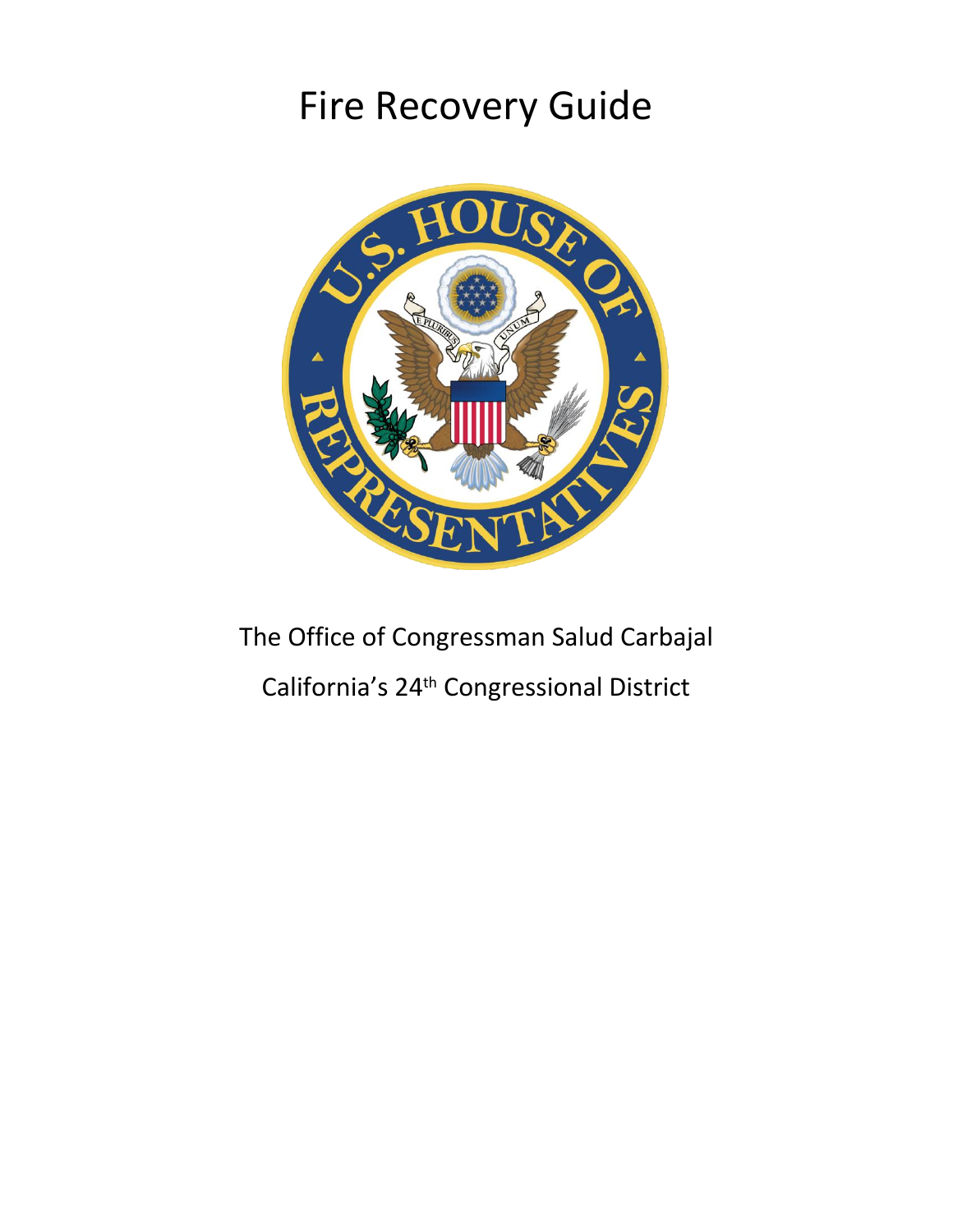## **A NOTE FROM CONGRESSMAN SALUD CARBAJAL**

Our region has experienced one of the worst fires in California's history. The Thomas Fire forced thousands of people to evacuate their communities, destroyed thousands of homes, and left many families with nothing.

The Thomas Fire, which started on December 4th, 2017, has burned more than 272,000 acres. The fire has destroyed over a thousand structures, many of which are homes. Thousands of people were displaced and a Cal Fire engineer from San Diego died battling the blaze.

Severe rainfall following the Thomas Fire created devastating mudslides in Montecito, California on January 10<sup>th</sup>, 2017. At least 20 residents were killed in the storm and more than 500 homes were destroyed in the slide.

Funds from Federal Emergency Management Agency (FEMA) may be available to help individuals rebuild, repair and replace housing and other personal property not covered by insurance.

# **Individuals who were impacted by the fires should apply for FEMA assistance. You can apply in the following ways:**

- Online at www.DisasterAssistance.gov; www.disasterassistance.gov/es (Spanish)
- Via smartphone at m.fema.gov; m.fema.gov/esp (Spanish)
- Constituents may call the registration phone number at 1-800-621-3362; those who have a speech disability or hearing loss and use TTY, should call 1-800-462-7585 directly; for those who use 711 or Video Relay Service (VRS), call 1-800-621-3362.
- Visit a Local Assistance Center

Small Business Administration (SBA) loans may also be available to individuals and businesses to repair or replace disaster-damaged property, inventory, and supplies. Homeowners and renters may also be eligible for SBA loans to repair or replace disaster-related damages to homes or personal property.

# **After registering with FEMA, businesses and homeowners that would like to apply for SBA loans can do so online at: http://www.sba.gov/category/navigation-structure/loans-grants/small-businessloans/disaster-loans.**

## **You can also call my offices if you need assistance with a federal agency or questions answered.**

Our recovery is only just beginning. Please know I am committed to working with our local, state and federal officials to ensure that the federal government provides all necessary resources to support our community in this time of recovery. And, I stand ready to help expedite any support and resources that our communities need to rebuild and repair homes, businesses, and infrastructure.

Our district pulls together in tough times. We've overcome challenges before by working together, and we will do so again. Should you need anything, my staff and I are here to help.

Sincerely,

 $1000$ 

SALUD CARBAJAL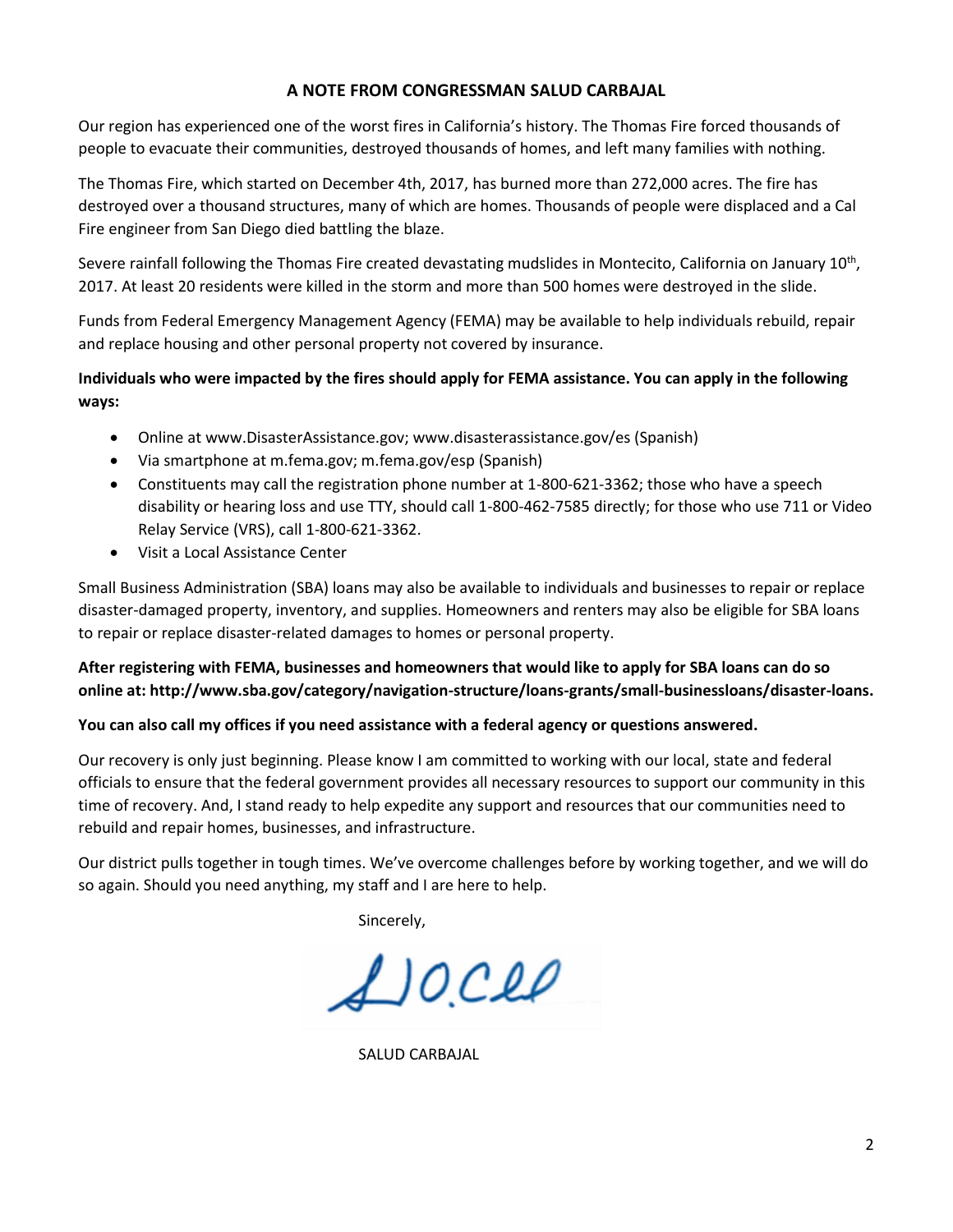# **TABLE OF CONTENTS**

| <b>Quick Guide</b>                                  | 4  |
|-----------------------------------------------------|----|
| <b>FEMA Disaster Assistance</b>                     | 5  |
| How to Apply for FEMA Disaster Assistance           | 6  |
| <b>FAQs Regarding FEMA Assistance</b>               |    |
| Local Assistance Centers                            | 9  |
| <b>Small Business Administration Disaster Loans</b> |    |
| Tax Relief and IRS Assistance                       | 11 |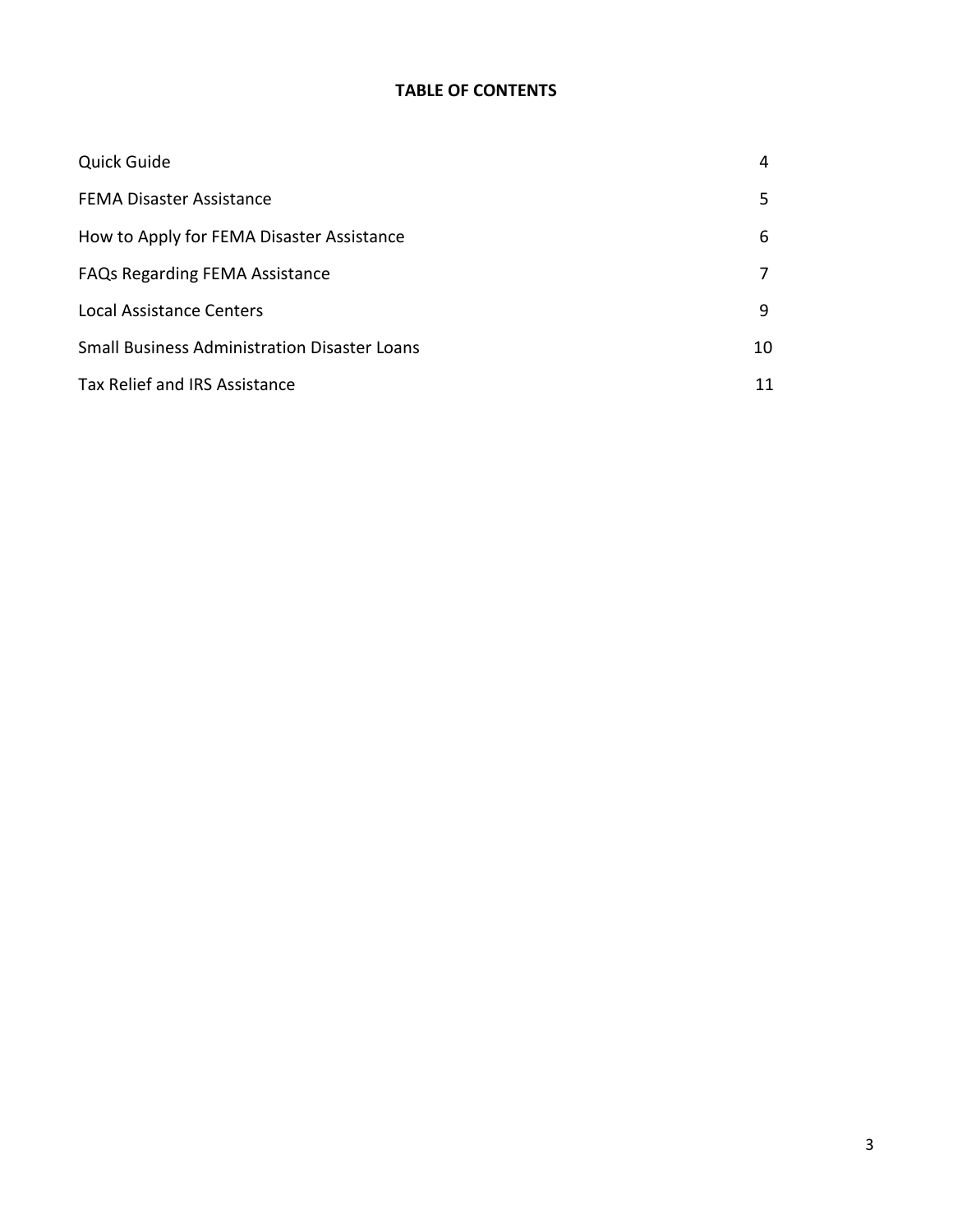# **QUICK GUIDE**

FEMA: The Administration has approved a major disaster declaration for the Thomas Fire in Santa Barbara and Ventura Counties. The declaration provides a number of programs to assist individuals, households and businesses, along with assistance for public agencies and selected non-profits that have participated in response efforts**. Anyone impacted by the fires** - families, volunteers, employers or employees facing challenges should register with FEMA by calling 1-800-621-FEMA (3362), going online at www.disasterassistance.gov or visiting a Local Assistance Center.

**Small Business Administration (SBA):** The Administration also approved U.S. Small Business Administration (SBA) loans for homeowners, businesses, and nonprofit organizations. The SBA loans are to help businesses repair or replace disaster-damaged property, inventory, and supplies. Homeowners and renters may also be eligible for SBA loans to repair or replace disaster-related damages to homes or personal property. Businesses and homeowners that would like to apply for SBA loans can do so online at:

http://www.sba.gov/category/navigationstructure/loans-grants/small-business-loans/disaster-loans.

**Unemployment assistance**: People who are out of work due to the fires may be eligible for unemployment benefits. You can file for unemployment benefits online at https://eapply4ui.edd.ca.gov/. You can also file by phone, Monday – Friday, 8:00 am – 12:00 pm by calling:  $\mathbb D$  English: 1-800-300-5616  $\mathbb D$  Spanish: 1-800-326-8937  $\mathbb D$ Chinese (Cantonese): 1-800-547-3506 Chinese (Mandarin): 1-866-303-0706 Vietnamese: 1-800-547-2058

**Replacing Lost Documents**: If you've lost important documents or identification in the fires, many can be replaced. You can learn more about how to replace these common documents by contacting them directly:

• California Driver's License:

o Phone: 800-777-0133

o Visit a California DMV office to complete an application. Replacement license forms must be delivered in person.

• Green cards:

o Phone: 800-375-5283

- o Website: www.uscis.gov
- Medicare cards:
	- o Phone: 800-772-1213; (TTY) 800-325-0778
	- o Website: www.ssa.gov/medicare
- Military records:
	- o Phone: 866-272-6272
	- o Website: //www.archives.gov/contact/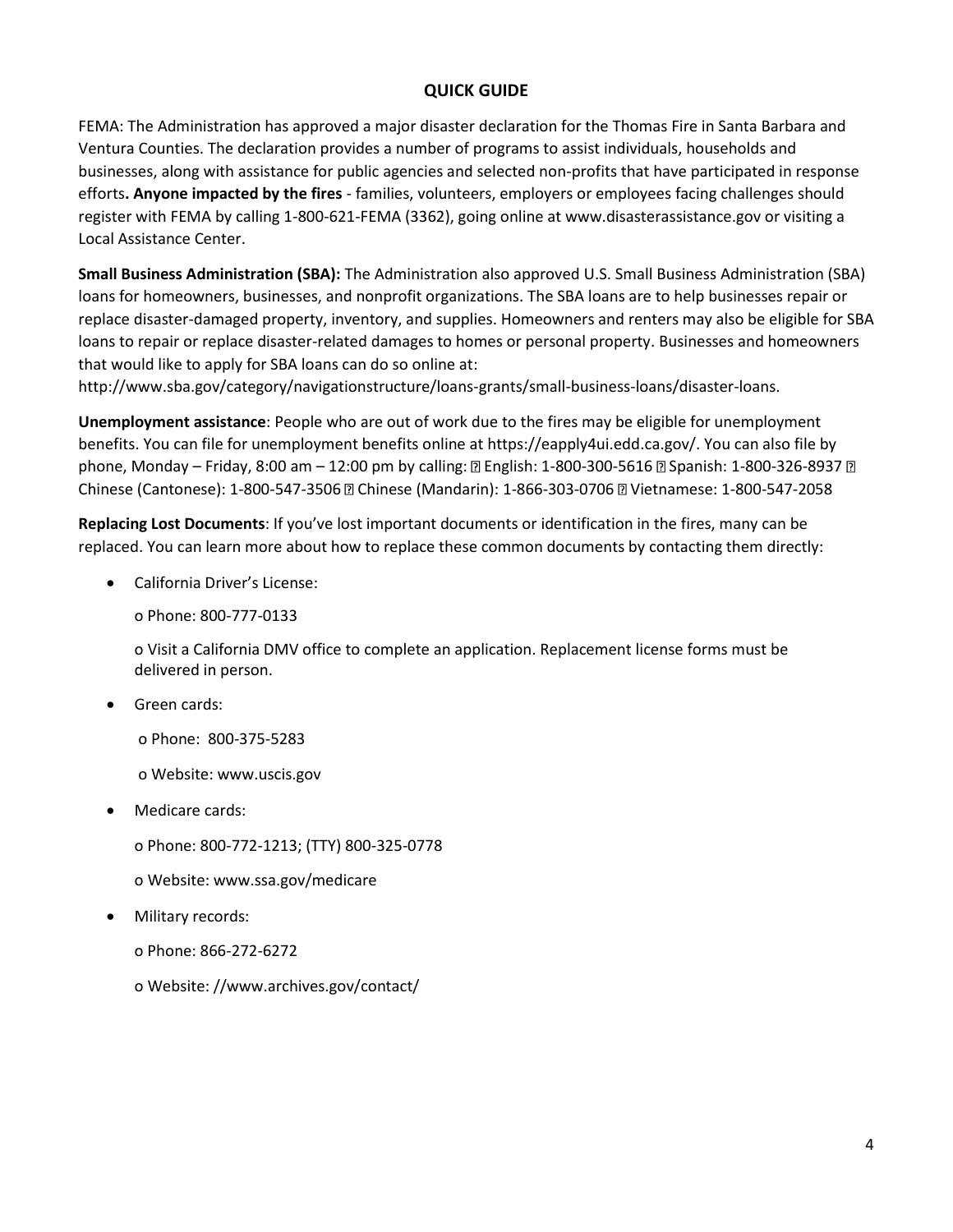• Passport:

o Phone:1-877-487-2778; 888-874-7793 (TTY)

o Website: https://www.travel.state.gov

#### Social Security card:

o Phone: 800-772-1213; (TTY) 800-325-0778

o Website: ssa.gov

#### U.S. Savings Bonds:

- o Phone: 1-844-284-2676
- o Website: treasurydirect.gov

#### **2 U.S. tax returns:**

- o Phone: 800-829-1040
- o Website: //www.irs.gov

#### **CONGRESSMAN CARBAJAL'S LOCAL OFFICES**

For assistance please contact any of Congressman Salud Carbajal's offices, or visit his website at <https://carbajal.house.gov/>

| <b>Santa Maria Office:</b> | <b>Santa Barbara Office:</b>  | <b>San Luis Obispo Office:</b> |
|----------------------------|-------------------------------|--------------------------------|
| 1619 S. Thornburg St.      | 360 S. Hope Ave., Suite C-301 | 1411 Marsh St., Suite 205      |
| Santa Maria, CA 93458      | Santa Barbara, CA 93105       | San Luis Obispo, CA 93401      |
| Phone: (805) 730-1710      | Phone: (805) 730-1710         | Phone: (805) 546-8348          |

## **FEMA DISASTER ASSISTANCE**

## **All individuals who were impacted by the Thomas Fire should apply for FEMA assistance. Please call 1-800-621- FEMA (3362), go online at www.DisasterAssistance.gov or visit a Local Assistance Center as soon as possible.**

The Administration has issued a major disaster declaration for the regions impacted by the Thomas Fire, ordering federal aid to supplement state and local recovery efforts to areas, which has displaced many families and destroyed thousands of homes.

The Federal Emergency Management Agency (FEMA) is the primary federal agency tasked with helping individuals, businesses, and public entities recover after a disaster. All individuals impacted by the fires should register through FEMA at www.disasterassistance.gov.

FEMA individual assistance allows homeowners to qualify for grant money and services to people in the declared disaster area whose property has been damaged or destroyed and whose losses are underinsured or not covered by insurance.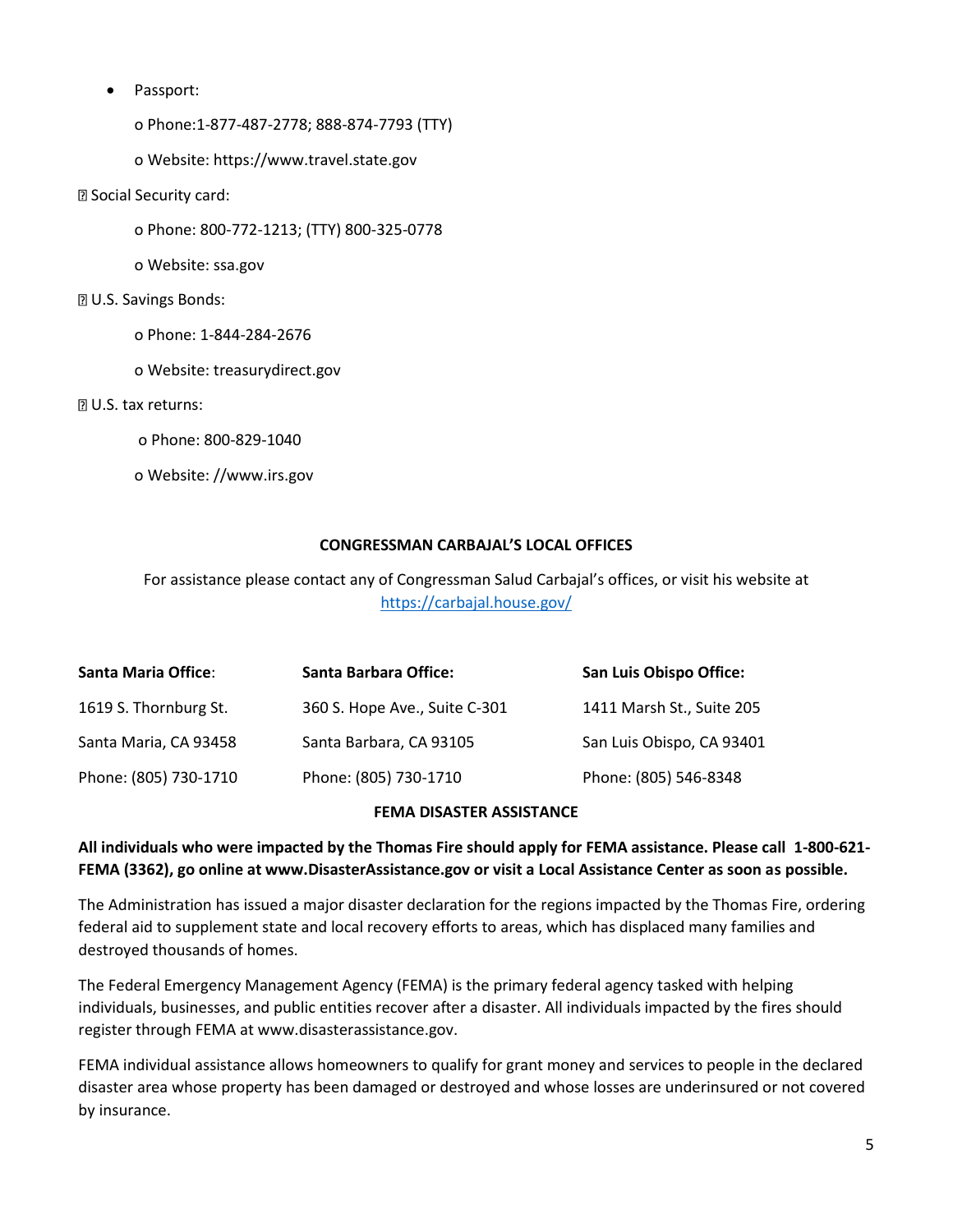## **HOW TO APPLY FOR FEMA DISASTER ASSISTANCE**

All individuals who were impacted by the Thomas Fire should apply for FEMA assistance. Please call 1-800-621- FEMA (3362), go online at www.DisasterAssistance.gov or visit a Local Assistance Center as soon as possible. Individuals who may be eligible for individual assistance should apply through one of the following options:

- Apply by phone to FEMA: **1-800-621-FEMA (3362**). Disaster assistance applicants, who have a speech disability or hearing loss and use TTY, should call 1-800-462-7585 directly; for those who use 711 or Video Relay Service (VRS), call 1-800-621-3362. The toll-free telephone numbers will operate from 4 a.m. to 8 p.m. Pacific Daylight Time seven days a week until further notice.
- You can also apply online anytime at [www.DisasterAssistance.gov.](http://www.disasterassistance.gov/)
- By smartphone or tablet, use m.fema.gov.

Please have the following information available when you call:

- A phone number and a reliable alternate in case FEMA needs to call you back;
- Address of the damaged property;
- Social Security number;  $\mathbb{B}$  Bank account information (or direct deposit information);
- Insurance information (if you have insurance);
- Brief description of damages;
- Current mailing address; and
- Pen and paper to write down your registration number.

Government disaster assistance only covers basic needs and usually will not compensate you for your entire loss. If you have insurance, the government may help pay for basic needs not covered under your insurance policy.

Disaster-related assistance may include:

- Rental payments for temporary housing for those whose homes are unlivable;
- Grants for home repairs and replacement of essential household items;
- Unemployment payments for workers who temporarily lost jobs because of the disaster and do not qualify for state benefits (self-employed);
- Low-interest loans to cover residential losses not fully compensated by insurance; **II Crisis counseling for** those traumatized by the disaster; or
- Advisory assistance for legal veterans' benefits and social security matters.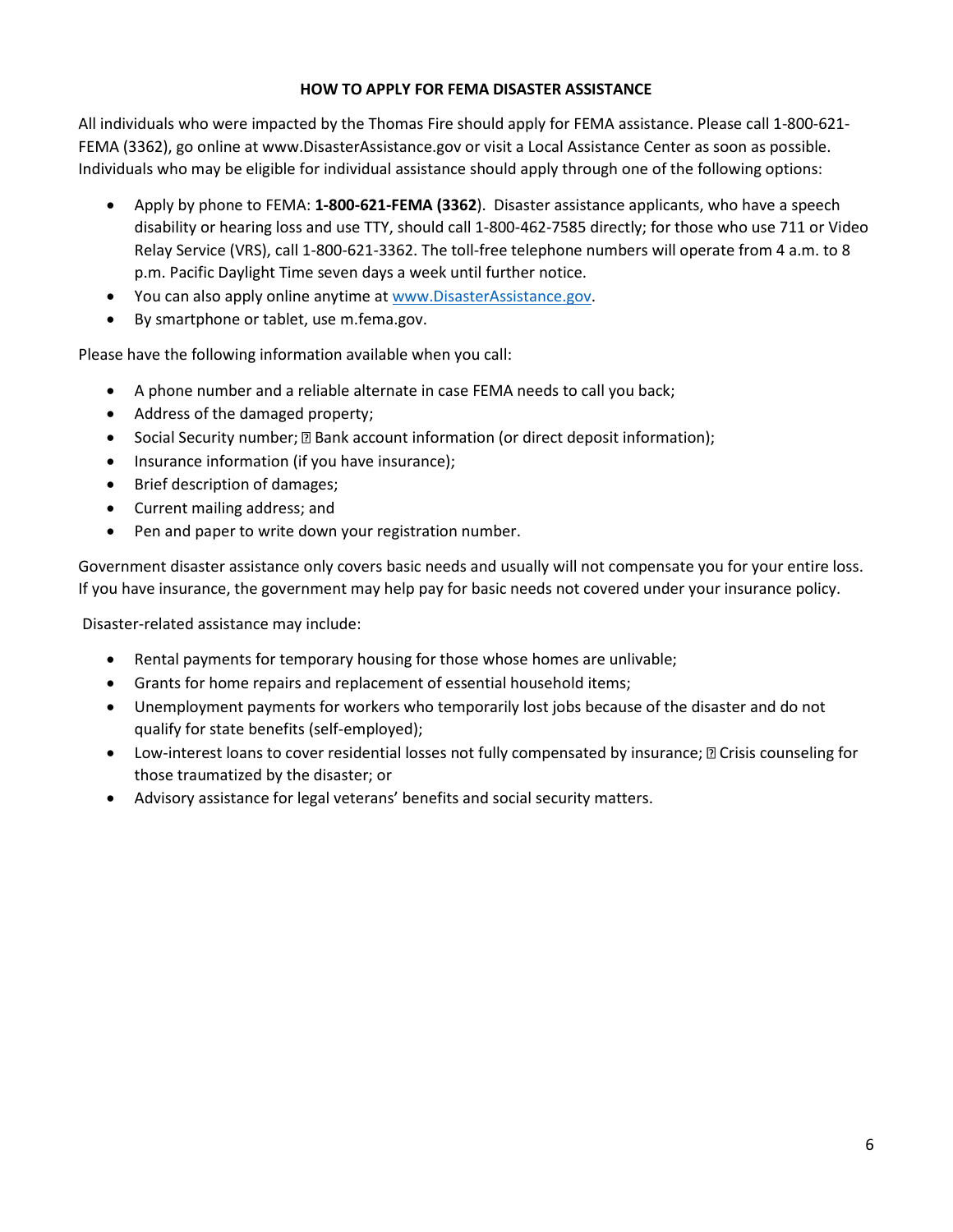## **FAQs ABOUT FEMA ASSISTANCE**

**All individuals who were impacted by the Thomas Fire should apply for FEMA assistance. Please call 1-800-621- FEMA (3362), go online at www.DisasterAssistance.gov or visit a Local Assistance Center as soon as possible.**

**Do I have to register with FEMA to get help?** Yes, with very few exceptions, if you want federal assistance you must register with FEMA, either by telephone (1-800-621-FEMA (3362)), online (www.DisasterAssistance.gov) or at a Local Assistance Center. You will need your FEMA registration number for future reference.

**What is the difference between FEMA and the SBA**? FEMA coordinates the Federal Government's role in preparing for, preventing, mitigating the effects of, responding to, and recovering from all domestic disasters. SBA, on the other hand, is the Federal Government's primary source of money for the long-term rebuilding of disaster-damaged private property. SBA helps homeowners, renters, businesses, and non-profit organizations repair or replace real estate, personal property, machinery and equipment, inventory, and business assets that have been damaged or destroyed in a declared disaster. These disaster loans cover uninsured and uncompensated losses and do not duplicate benefits of other agencies or organizations. For information about SBA programs, applicants may call 1-800-659-2955 (TTY 1-800-877-8339).

**Where can I find updated information from FEMA?** For a three-step Disaster Assistance Process and recent news on disaster response and recovery, please visit https://www.fema.gov/news-release/2014/05/20/three-stepprocess-fema-disaster-assistance . If you are looking for the nearest Disaster Recovery Center, go to http://www.fema.gov/disaster-recovery-centers. You can also text "DRC" and your zip code to 43362 (4FEMA) to locate Disaster Recovery Centers.

## **SMALL BUSINESS ADMINISTRATION DISASTER LOANS**

The Administration also approved U.S. Small Business Administration (SBA) loans for homeowners, businesses, and nonprofit organizations. The SBA loans are to help businesses repair or replace disaster-damaged property, inventory, and supplies. Homeowners and renters may also be eligible for SBA loans to repair or replace disasterrelated damages to homes or personal property.

## **What You Need To Do**

Begin by registering with FEMA if you haven't already done so by calling **1-800-621-FEMA (3362).**

Homeowners and renters should submit their SBA disaster loan application, even if they are not sure if they will need or want a loan. If SBA cannot approve your application, in most cases they refer you to FEMA's Other Needs Assistance (ONA) program for possible additional assistance.

Three Ways to Apply to SBA

1. Apply online using the Electronic Loan Application (ELA) via SBA's secure website: http://www.sba.gov/category/navigation-structure/loans-grants/small-businessloans/disaster-loans.

2. Apply in person at any Local Assistance Center and receive personal, one-on-one help from an SBA representative.

3. Apply by mail: complete a paper application and mail it to the U.S. Small Business Administration Processing and Disbursement Center at: 14925 Kingsport Rd., Ft. Worth, TX 76155-2243.